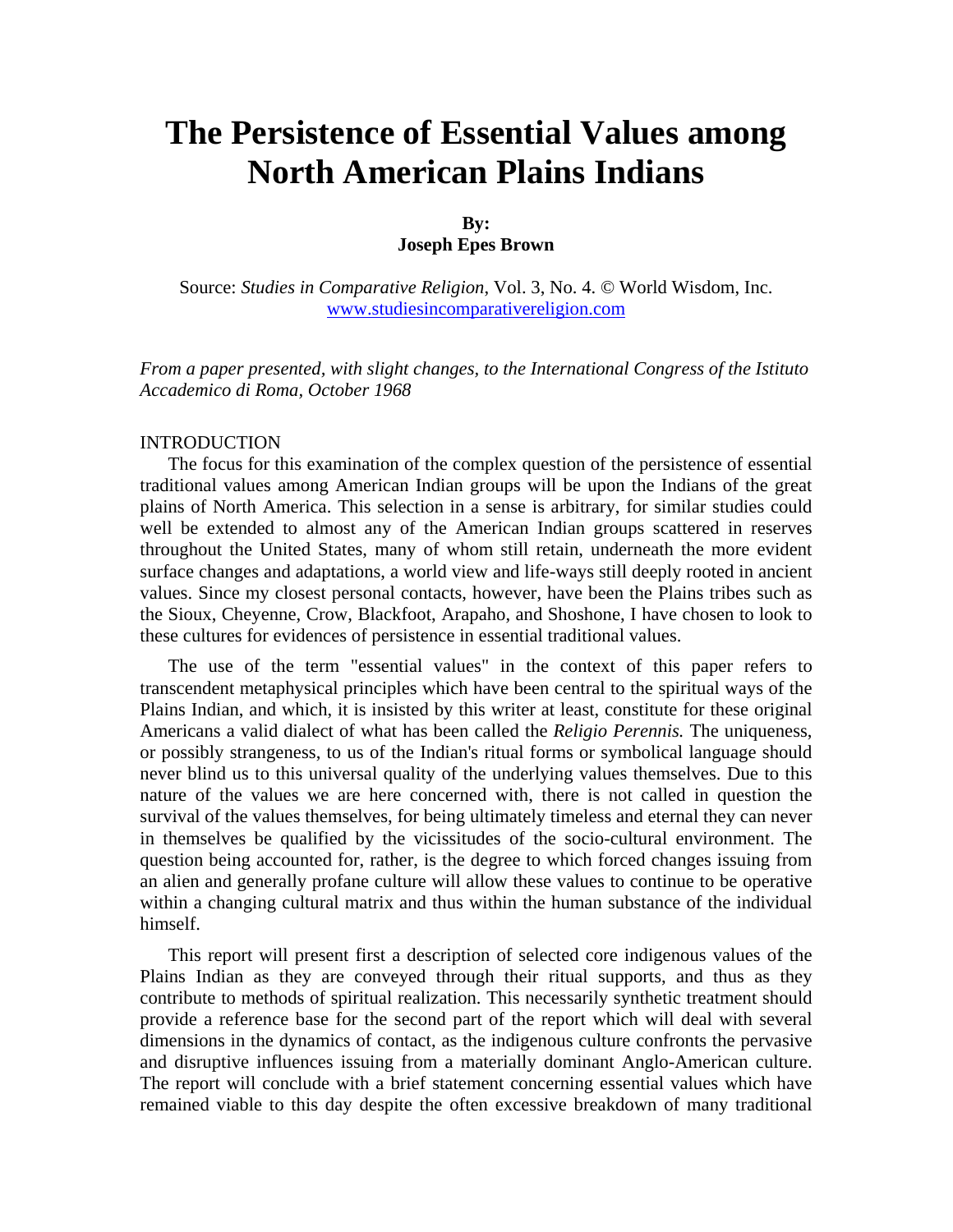life-ways. It will be noted, in fact, that certain rites and ceremonies among some groups have not only persisted, but are actually, through a number of complex factors, now undergoing a period of vigorous revival.

#### **VALUES**

Among the many sacred ceremonies of the Plains Indian I have selected three major rituals within each of which, and in their totality, there is provided all necessary dimensions of a true way of spiritual realization for the individual and for the social group as a whole. These rites are those of purification, the annual tribal Sun Dance, and the individual spiritual retreat.

The rites of purification, considered to be essential preparation for any important or sacred undertaking, are centered in a simple dome-shaped lodge made of intertwined willows and covered over tightly with bison robes. In the circular form of the lodge, and in the materials used in its construction, the Indian sees a symbolical representation of the world in its totality. Indeed, it has been expressed that the lodge is the very body of the Great Spirit. Inside this lodge of the world the participants submit themselves to intensely hot steam produced when water is sprinkled on rocks which had previously been heated in a special sacred fire always located to the east of the lodge. As the men pray and chant, the steam, actually conceived as the visible image of the Great Spirit, acts as in an alchemical work to dissolve both physical and psychic "coagulations" so that a spiritual transmutation may take place. The four elements, with the invisible spiritual Presence or "fifth element"—contribute their respective powers to this purifying process so that man may become virtually who he is through first dissolving the illusory sense of separateness, then becoming reintegrated, or harmoniously unified, within the totality of the universe. In finally going forth from the dark lodge, leaving behind all physical impurities and spiritual errors, the men are reborn into the wisdom of the light of day. All the aspects of the world have been witnesses to this cycle of corruption, death, wholeness, and rebirth; indeed, the cosmic powers have all contributed to the process.

In the rites of the Sun Dance there is a shift in perspective and function. These dramatic and powerful rites, normally of four days duration, are generally performed only once annually, and should be participated in, directly or indirectly, by the entire tribal group. A major overt goal of this prayer dance is the regeneration or renewal not only of the individual directly participating in the rites, but also of the tribe and ultimately of the entire universe. The ritual dances take place within a large circular pole lodge, at the centre of which is a tall cottonwood tree representing the axis of the universe, the vertical link joining heaven and earth, and thus the path of contact with the solar power, the sun, symbol of the Supreme Principle or Great Spirit. Supported day and night by the powerful rhythm of a huge drum energetically beaten by many men, and by songs which are both heroic and nostalgic, the dancers hold eagle plumes and continually orient themselves either towards the sacred central tree, or towards one of the four directions of space, Blowing upon whistles made from the wing bone of the eagle, the men dance individually with simple and dignified steps towards the central tree from which they receive supernatural power, and then dance backwards to the periphery of the circle without shifting their gaze from the centre. The sacred forms and ritual actions are virile, dignified, and direct, and though the rites usually take place only once a year the power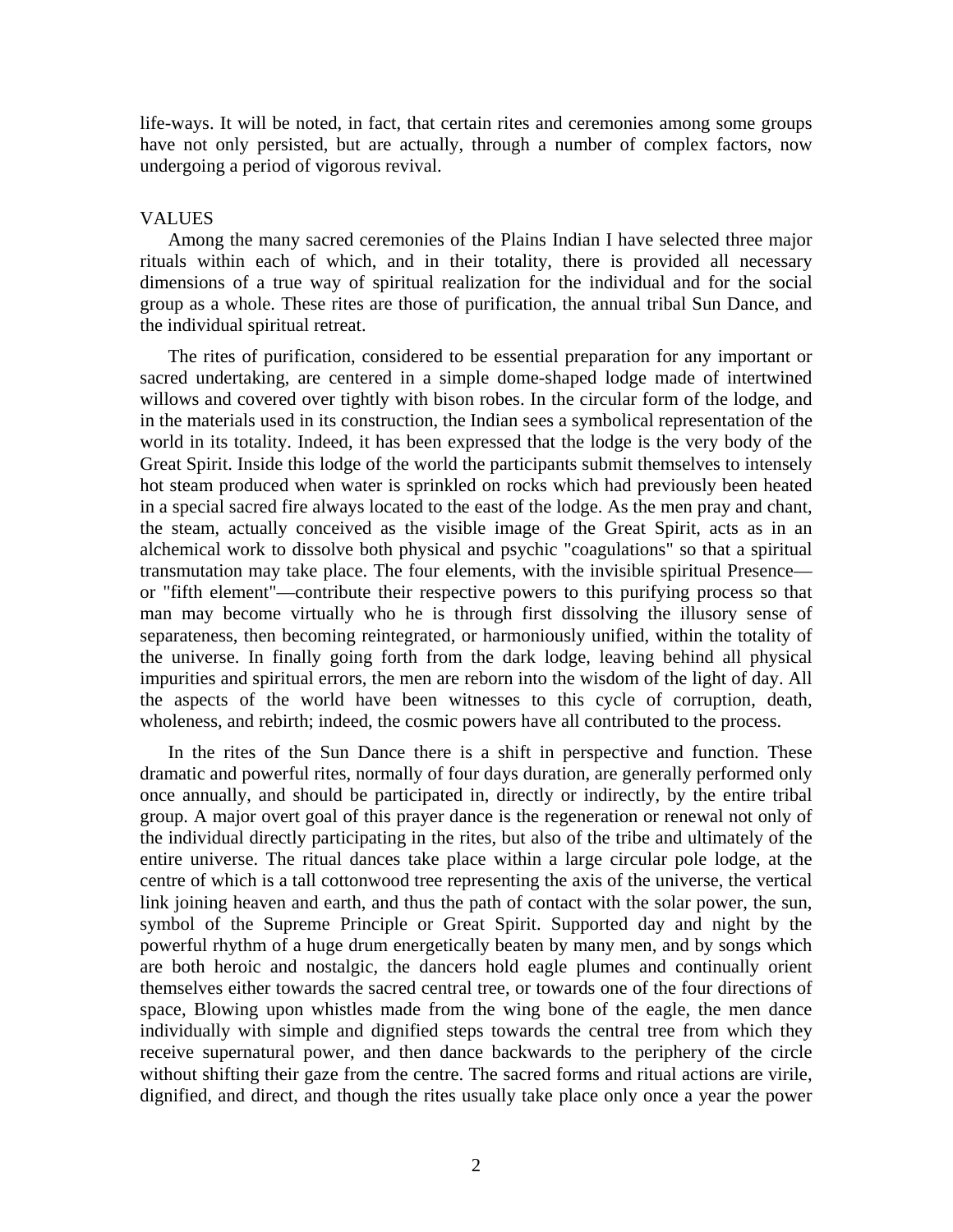of the sacred centre, now realized within themselves, remains with each individual and contributes to the unity of the people.

The third quality of spiritual way is the solitary retreat known as the "lamenting", or the vision quest. In this quest the individual, naked and alone, and in constant prayer, endures a total fast for a specified number of days at a lonely place, usually a mountain top< In utter humility of body and mind, often emphasized by the offering of pieces of his flesh, or the joint of a finger, the man stands before the forms and forces of nature seeking the blessing of sacred power which should come to him through a dream, or preferably a vision, of some aspect of nature, possibly an animal, who offers guidance for the future direction of the man's life. These natural forms or forces, conceived as messengers or Agents, constitute for the Indian a well understood "iconography" in which forms, with their accompanying powers, are ranked according to their ability to express most directly the ultimate Power, or essence, of the Great Spirit. Essential to this metaphysic of nature is the Indian's belief that in silence, found within the solitude of Nature, there is ultimately heard the very voice of the Great Spirit. This quest for supernatural power, coming symbolically from the "outside", but in reality being awakened from within, has always been essential to the spiritual life of Plains Indian men and women, and its influence upon the quality of their lives should never be underestimated.

Mention must be made, finally, of that important ritual implement, the sacred tobacco pipe which is central to all the rites which have here been described. In carrying this portable altar the Indian has at all times access to an effective synthetic support for spiritual realization. The rites of the pipe express sacrifice and purification, they affirm the integration of the individual within the macrocosm, and they lead finally to the realization of unity, prefigured by the totality of the grains of tobacco becoming one with the fire of the Great Spirit.

Pervading these spiritual ways of purification, of the Sun Dance, the retreat, and the use of the sacred pipe, there may be discerned a pattern for which parallels may be found in virtually all legitimate methods of realization within the world's great religions. This universal pattern affirms the sequence first of purification, followed by an expansive process in the realization of totality, or the state of human perfection, leading finally to the ultimate possibility of contact and identity with the one transcendent Supreme Principle.

### CONTACT: DYNAMICS OF THE ACCULTURATION PROCESS

It is necessary now to pose the very difficult question which for decades has plagued those with a serious concern for the future of the American Indian: Is it possible today for small minority groups within the United States, or anywhere for that matter, to retain the integrity of cultural patterns and spiritual ways similar to those just described; ways which are rooted in traditions of primordial origin, and which had their essential supports in a world of nature still virgin and unscarred by the hand of any man?

All the forces of historical contact between the American Indian and the materially dominant White-American civilization seem to be totally against the possibility of any traditional continuity for the Indian. The power of alien forces and the inevitable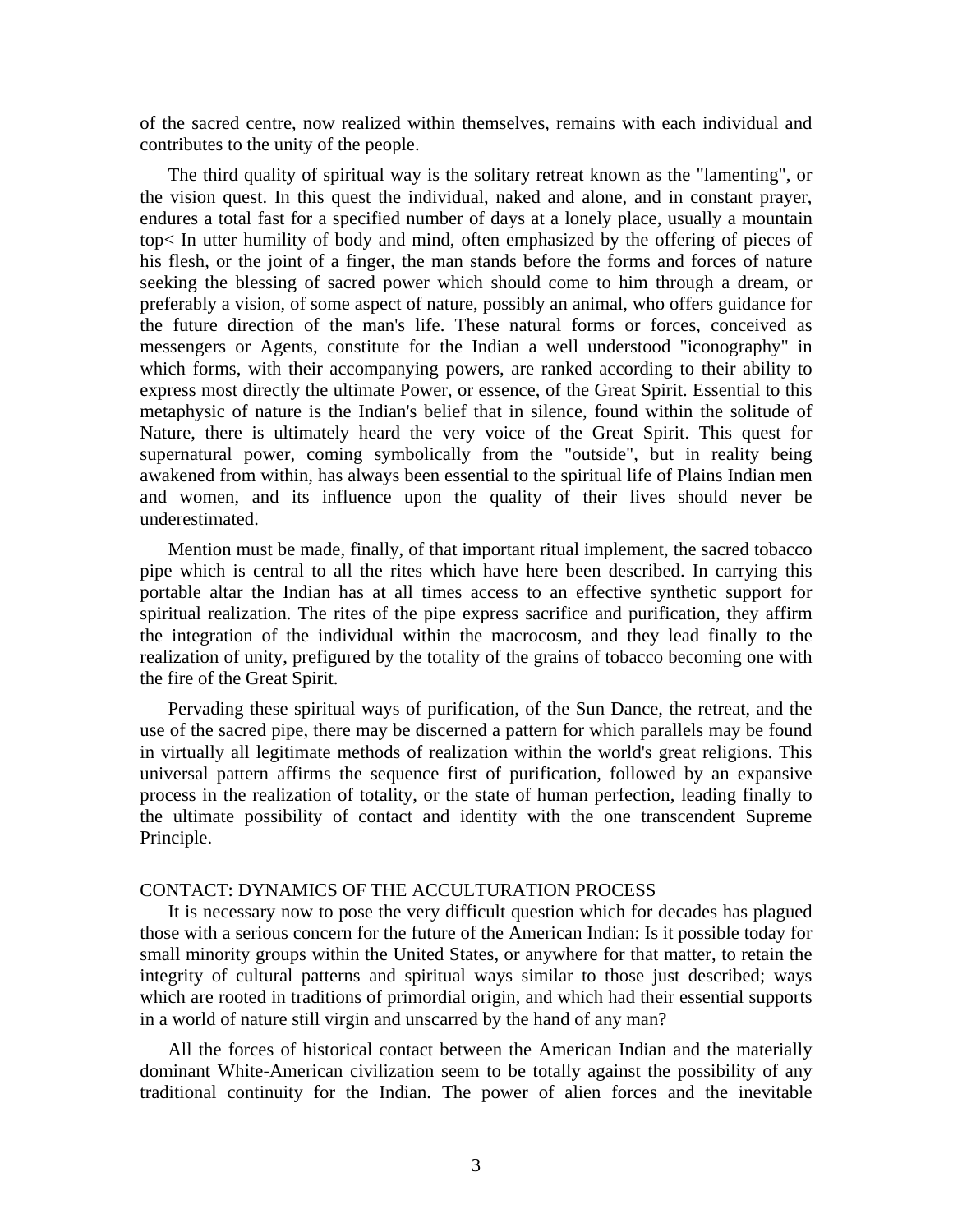disruption of life-ways which have ensued must not be minimized. It should be recalled that the people's subsistence base, the bison, was brought to near extinction through commercial exploitation combined with an avowed policy of extermination by the United States Army. Freedom of movement was restricted through force to reservations often arbitrarily chosen. Governing techniques based on the accumulated wisdom of the elders were replaced by an imposed bureaucratic system which could never, even if it wished, understand the real problems of the people under its charge. In accord with White-American concept of ownership, the random distribution of parcels of land on the basis of individual family units shattered the cohesive unity of the Indian's own larger consanguinial groupings, and the prohibition of plural marriages disrupted the immediate family units. School systems were imposed which had as their avowed goals the suppression and eventual elimination of traditional values in order to hasten forcefully the process of total assimilation. This is a policy, with all too few exceptions, which is still basic to the reservation school system of today. Ill conceived government attempts at economic rehabilitation again and again ended in total failure largely due to the fact that agriculture, then identified by the whiteman with civilization, was a practice contradictory to all Indian values which held the earth as sacred and inviolate and not to be torn up with a plough. Among the most difficult trials, however, were the hostile attitudes towards the Indian's religious practices. Sacrificial elements of the Sun Dance were prohibited, as were the rites held for the departing souls of the dead, and it is well known how participation in the much misunderstood Ghost Dance ended with the infamous massacre of Wounded Knee.

What is seen in the assemblage of these series of traumatic shocks received by the Indian is obviously not just the inevitable result of straightforward military defeats, as devastating as these were, but rather we have the tragic drama of two cultures in conflict, each representing to the other diametrically opposed values on every possible level and in all domains. Such conflict between cultures was undoubtedly intensified by the fact that those segments of White-American society with which the Indian had the most contact were, with few exceptions, probably the least enlightened carriers of the more positive facets of "civilization". With the exception of some Christian missionaries of "good heart" the Indian found no segment of American society with which he could identify himself.

After more than a century of this quality of bitter confrontation with accompanying disruptions in the social, economic, political, and religious life, it is difficult to understand how the people have survived at all. Yet the Plains Indians, as well as other groups, have survived with such tenacity and even vitality that certain rites and ceremonies are today actually undergoing renewed affirmation. Much to the surprise of the social scientists, and the Bureau of Indian Affairs itself, the "vanishing American" has somehow not vanished at all. It had been incorrectly assumed, among other factors, that just as so many European immigrants had readily assimilated into the great American "melting pot", so too would the Indian. There was obviously the failure here to take into account the tremendous differences between the European and the American Indian. The result of this new awareness, on the part of the anthropologists at least, has led to a growing number of hypotheses to explain this phenomena of the tenacity of traditional values and cultures.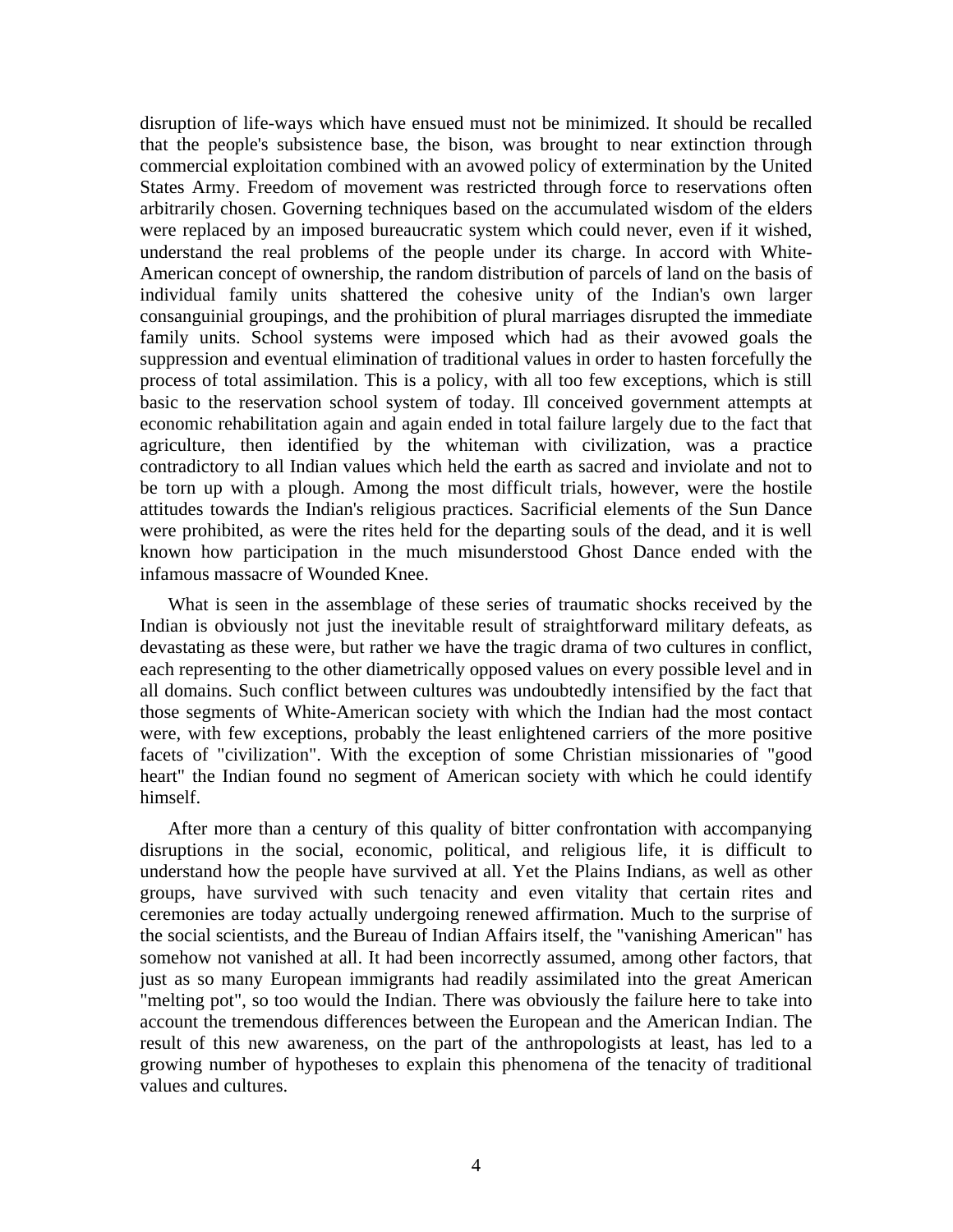One such hypothesis has been the isolation of the reservations. This is undoubtedly a factor of importance, yet it must be recalled that with certain groups, the Mohawk for example who work in high steel in New York City, close and frequent contact has not resulted in total abandonment of ancient values. The sustaining power of culture-bearing indigenous languages has with validity been pointed to in the literature; certainly this is a factor which has been well understood by the reservation school systems which to this day often forbid children, under threat of punishment, to speak their own native language.

It has been suggested, with reason, that policies of forced or "directed" acculturation to which all Indian groups have been subjected, may lead to violent reactions which reject change and reaffirm traditionalism. A converse possibility which has been neglected by the specialists has been the role of the half informed, usually sentimental, "Indian lovers", the "do gooders", who would preserve certain of the "more noble" Indian values, albeit they should be incorporated with those "logical" modern innovations in such things as housing and hygiene. Paradoxically, such seemingly sympathetic approaches to Indian traditions may be far more corrosive to traditional values than the uncompromising ethnocentric attitudes of those agents of civilization who insist on total assimilation achieved through force if necessary.

Among the vast array of forces which may work for the persistence of traditional values is the often neglected psychological factor of the inherent stability of the basic personality structure which acts as a selective screen in processes of change. A dimension central to this complex question, but which is inaccessible to the quantitative experiential tools of either cultural anthropology or psychology, is the qualitative power of metaphysical, or cosmological, principles and the degree to which these become virtual or effective within the individual substance through participation in traditional rites and spiritual methods. Related to this entire question of the quality of personality is the fact that where Indians are still able to live within a world of as yet unspoiled Nature, potentially they have access to a vast array of transcendent values. It is essential to add, however, that for this potential source to become virtual for the Indian he must still possess, to a certain degree at least, the Indian's traditional metaphysic of nature. Where this metaphysic is still understood, and can be directly related to the supporting forms of the natural world, here the Indian has perhaps his strongest ally for the persistence of essential values; it is also in this metaphysic of nature that we find the Indian's most valuable message for the contemporary world.

A final factor relating to the persistence of values must be mentioned since it is crucial today to a multitude of problems deriving from attitudes in America towards minority groups of various ethnic backgrounds. White-American racial attitudes have historically so tended to devaluate physical types of other cultural traditions that these peoples generally have been relegated to positions of inferior status in the larger society. With the possibility of social or cultural mobility thus being denied, many of these groups have tended to seek retention of cohesion and identity through reaffirmation of their own traditional values. The resulting low index of intermarriage between these minority groups and the dominant majority has in addition tended to slow acculturation. This is a situation, incidentally, which has not occurred in Mexico where positive valuation has been given to the Indian heritage. Among the ramifications of negative racist attitudes is the fact that many Indians who do attempt to assimilate into segments of White-American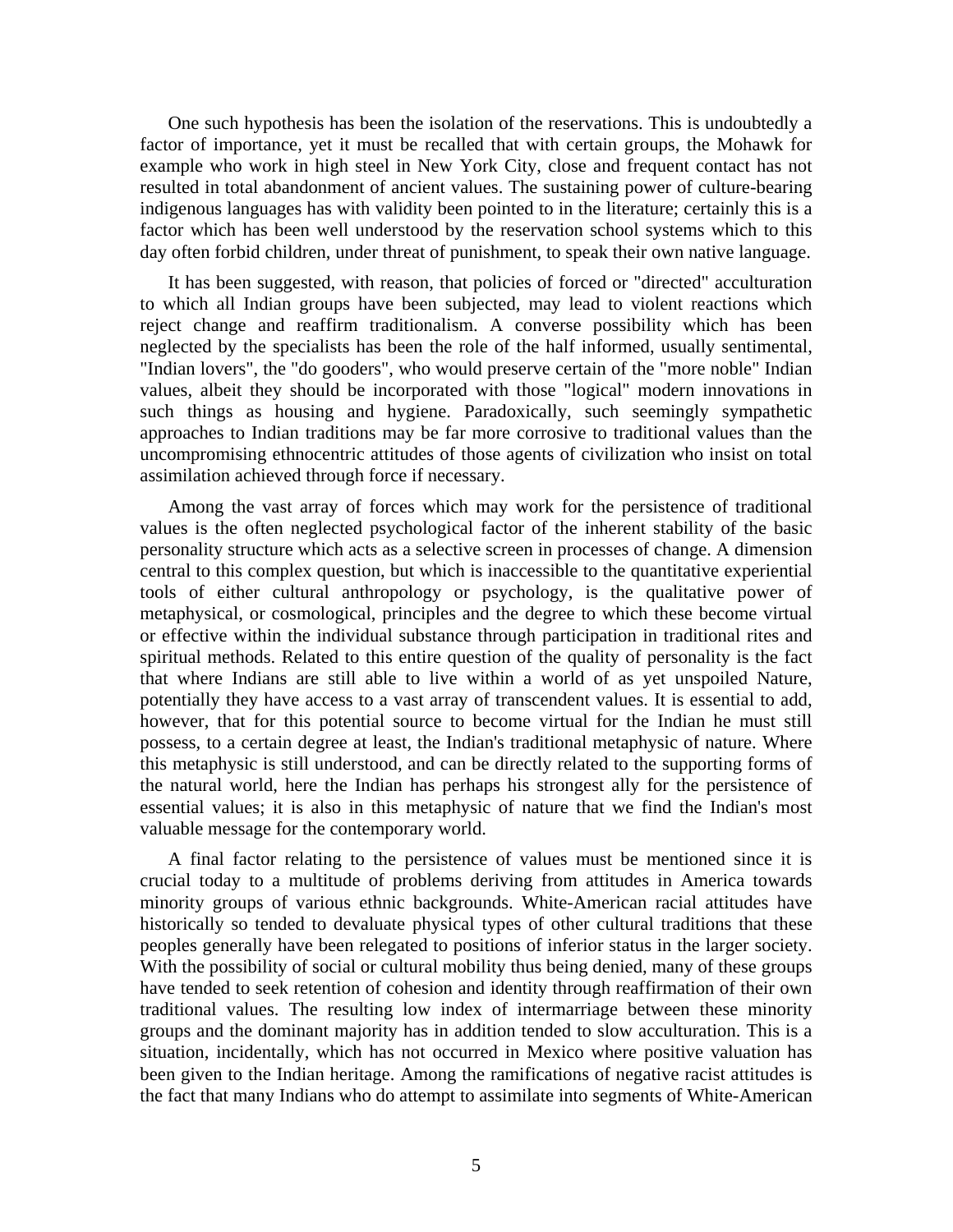culture tend to undergo a cycle of progressive disenchantment, a process often hastened by the slum conditions of cities, or by participation in foreign wars. When such persons then attempt to reintegrate back into their own traditional patterns they often serve as powerful agents for the preservation of traditional values.

This review of factors contributing to the holding power of indigenous values under conditions of extreme stress, is obviously very incomplete. Yet the sampling may be useful to an understanding of the final concern of this report which will be a brief assessment of the viability of rites and their values on the plains Indian reservations today.

#### CONTEMPORARY ASSESSMENT

Reactions of the diverse plains Indian groups to several centuries of directed contact with White-Americans has resulted in such a broad spectrum of adjustments, conservative reactions, or total changes, that it is obviously impossible to make valid generalizations in terms of the contemporary persistence of values. Ranged on this spectrum of multiple possibilities are examples, across groups as well as within particular groups, of near total retention of traditional values at the one end of the scale to near total assimilation at the other end. The vast majority of groups or individuals, however, probably lie in the midrange and generally represent a more or less synthetic reassemblage of Indian and White-American values, always with the retention, however, of a remarkable degree of traditional Indianness.

If the range of possibilities on this spectrum are to be evaluated in terms of the major concern of this study, it should be pointed out that available data indicates that concordant with a high degree of traditional persistence there is generally a quality of culture that has cohesiveness, direction, and affords personal dignity. Assimilation, on the other hand, can be a double-edged term since it often represents acculturation into the lowest and least enlightened segments of White-American society, and this can be the first step leading to such extreme limits of cultural disintegration that we have the dangerous phenomena of a decultured people living precariously in a vacuum wherein they are unable to identify either with Indianness or with any of the White-American values.

In viewing the degrees of cultural wreckage strewn today across the prairies, a most impressive and hopeful phenomena is found in the fact that so many of the core indigenous values, with their supporting rites, are generally persisting among most plains groups. In spite of the virtual disappearance of a host of minor rites, still being practiced are the rites of purification, the Sun Dance, the spiritual retreat, and the rites of the sacred pipe. Sacred arrows, the original sacred pipe, and sacred bundles in general, are still being kept with reverence and respect, even though some of the spiritual meanings of these forms may have been lost. One of the most notable aspects of these examples of traditional tenacity is the fact that those who today affirm these forms and values are not necessarily just the "long hairs", the old men, but rather there is a growing interest and participation on the part of the younger generations.

An outstanding example of the contemporary process of reaffirmation is the increasing participation throughout the plains generally in the Sun Dance. Among the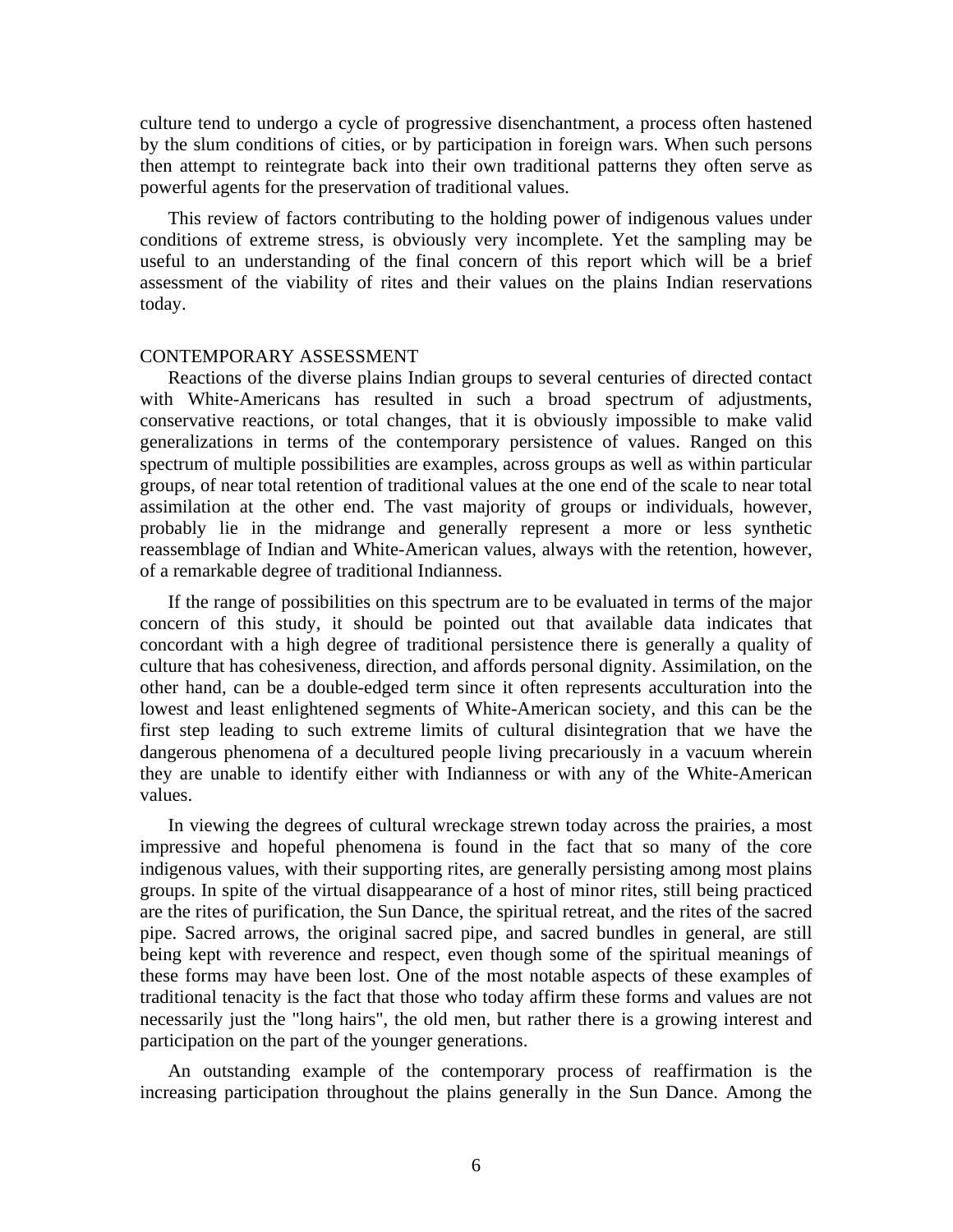complex factors contributing to this revitalization, which cannot be explained here in detail, is the example and stimulus afforded by a dynamic series of interpersonal and inter-cultural relationships between the Crow Indians of Montana and the Shoshone of Wyoming. The renewing interest among the younger generations may be partly explained by the fact that the youth have not been able to find channels in the whiteman's society for the expression of specific needs, personal qualities, or virtues, which had always been central, and which still are relevant, to the indigenous cultures. Public display of personal courage, sacrifice, and generosity, for example, are key Indian themes dramatically affirmed in the context of the Sun Dance.

Although the three or four day total fast required in the Sun Dance is still observed, the self-torture features have not been publically participated in since the government prohibitions of 1890. Such tortures, however, are still engaged in secretly by certain individuals. Also little known to outside groups is the fact that the spiritual retreat is frequently used today not only by the old, but also by younger men. It is evident, although it has not been specifically mentioned, that crucial to the spiritual ways which have been mentioned is the presence of the shaman or "medicine man". Judging partly from the present frequency and popularity of "yuwipi" rites, which allow for the ritual demonstration of shamanistic powers, it is evident that shamanism still plays a meaningful role among the people, and that it continues to have mechanisms for the transmission of power. The high personal quality and magnetims of many of these men is a very strong contributing factor to the holding power of traditional values.

The true nature of a growing number of Pan-Indian movements, or what I call the "pow-wow syndrome", still remains questionable, for the stimulus behind many of these movements represents reactions to White-American attitudes towards ethnic minorities. In being rejected the Indian affirms his Indianness, yet in doing this he often seeks to identify with the whiteman's image of what an Indian is—or should be. The result is a complex of heterogeneous forms and practices which have popular appeal and commercial advantage, but which risk sacrificing true spiritual content. The phenomenal growth of the new Black Elk Sweat Lodge Organization, with membership cards and all, is undoubtedly a good example of this double-edged phenomena of Pan-Indianism.

In concluding, there are a few basic questions which must at least be referred to, for the issues are vital both to the continuing viability of essential values within Indian cultures, and also to the ultimate quality of the larger American culture itself:

Will educational policy, which for so long has been dictated to the Indian, honour and support indigenous values and life-ways so that the young may grow with a rightful pride in their own heritage? Or, must the schools continue in their efforts towards total assimilation, thus denying to the Indian his birthright, and robbing the larger American culture of the possibility of a spiritual enrichment which present crises indicate is so desperately needed?

May not Indian lands be allowed to remain inviolate, so that a unique religious heritage may continue to retain its supports in a world of sacred natural forms? Or, must policies for rapid termination of protective mechanisms continue so that remaining Indian-held lands will melt away under the pressures of often unscrupulous commercial interests?